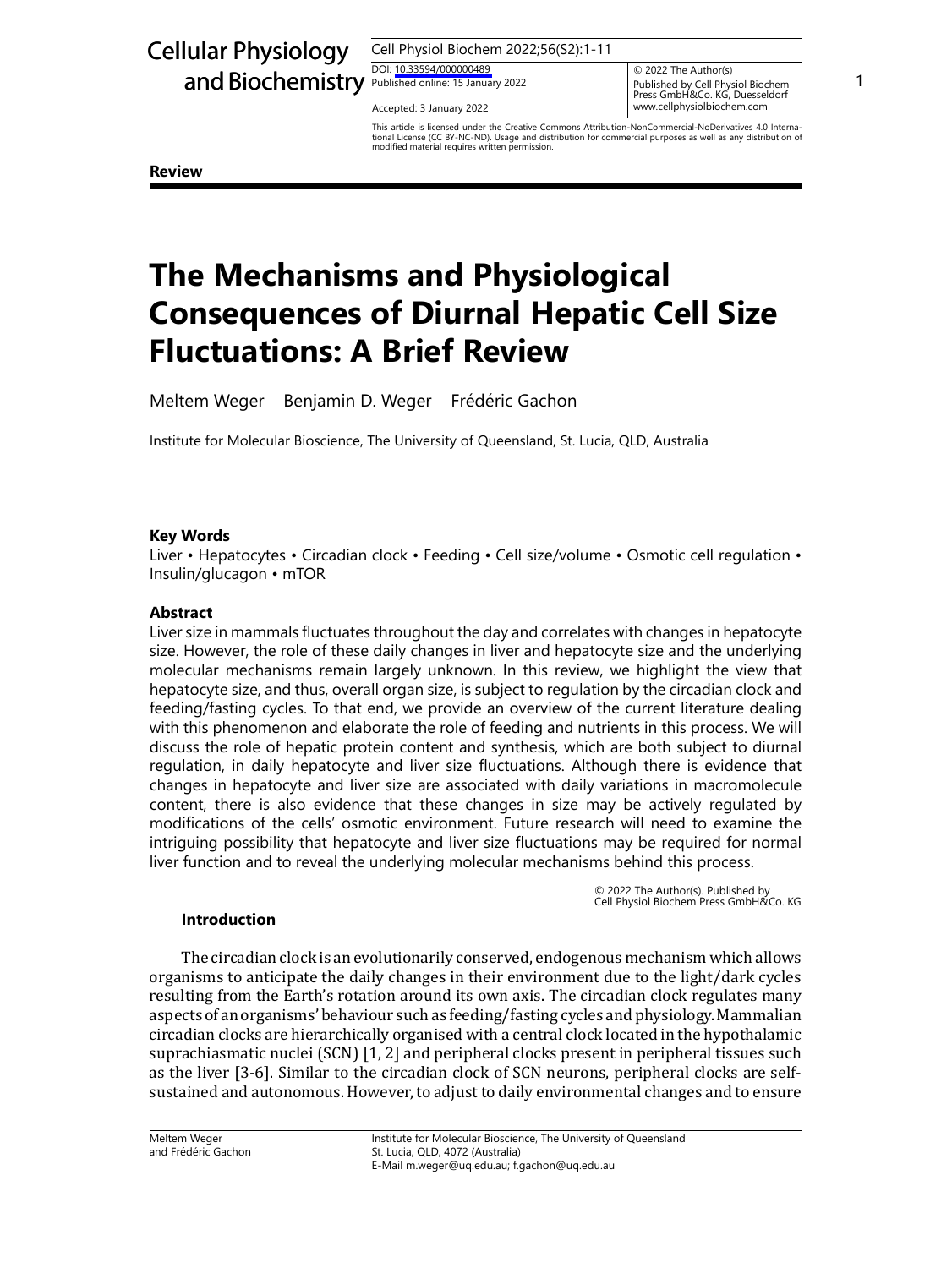| <b>Cellular Physiology</b>                                | Cell Physiol Biochem 2022;56(S2):1-11                |                                                                              |  |  |
|-----------------------------------------------------------|------------------------------------------------------|------------------------------------------------------------------------------|--|--|
| and Biochemistry <b>Published online: 15 January 2022</b> | DOI: 10.33594/000000489                              | © 2022 The Author(s). Published by<br>Cell Physiol Biochem Press GmbH&Co. KG |  |  |
|                                                           | Weger et al.: Diurnal Hepatic Cell Size Fluctuations |                                                                              |  |  |

phase coherence between body clocks, peripheral clocks are synchronized by the SCN master clock [3] which is in turn synchronized by environmental light received by the retina [7, 8]. On a molecular level, circadian clocks consist of interconnected transcriptional and translational feedback loops that regulate rhythmic gene expression with a 24 h cycle. The core loop consists of the BMAL1 (or ARNTL) transcription factor that, once heterodimerized with CLOCK or NPAS2, binds to E-box like elements in the promoters of circadian clock target genes to induce their expression [9, 10]. This includes also *Period* (*Per*) and *Cryptochromes* (*Cry*) [9, 11], which after their translation and accumulation in the cytosol, translocate into the nucleus and inhibit BMAL1 transcription, resulting in the inhibition of BMAL1-driven circadian clock target genes [12-14]. For a more in-depth review of the circadian clock, see [15, 16].

Of particular note, the circadian clock plays a key role in regulating metabolism. Many metabolic processes that take place in the liver, including glucose, bile acid and lipid metabolism, as well as hepatic detoxification, are coordinated with feeding/fasting cycles and are subject to circadian clock regulation [17-19]. Furthermore, the liver is also a secretory organ that synthesizes and secretes most blood proteins such as albumin, coagulation factors, and complement proteins involved in the immune response. Interestingly, most of these proteins exhibit rhythmic levels in the blood of both rodents [20, 21] and human [22, 23]. However, the role of the circadian clock on the secretion of these proteins seems limited, with rather a critical role of feeding rhythms on the regulation of this secretion [24].

The genes and proteins involved in these processes are orchestrated by environmental cues via the SCN master clock and/or by the cell-autonomous peripheral liver clock itself [15, 25, 26]. Circadian regulation of liver function occurs on multiple regulatory levels of gene expression, including transcription [27-29], post-transcriptional regulation [30, 31], mRNA translation [32-34], post-translational regulation [35, 36], protein trafficking [37], and secretion [24]. Increasing evidence associates liver gene and protein expression with daily (or diurnal) fluctuations in liver size (Fig. 1). The exact role of this phenomenon is unknown but might be related to physiological organ functions. It thus might be of medical interest as it can serve as a readout for a normal and "healthy" organ status. For example, hepatocyte size fluctuations also correlate with liver portal blood pressure suggesting an impact of the volume of the hepatocyte compartment on the size of blood vessels [38, 39] (Fig. 1 and 2). Moreover, an increased liver/hepatocyte size and lower size fluctuations have been also associated with cirrhosis and chronic alcohol consumption [40, 41]. However, the factors and mechanisms contributing to liver size fluctuations remain to date poorly understood. That said, recent evidence suggests that daily fluctuations in liver size are regulated by the circadian clock and the associated feeding/fasting cycle. Here, we provide an overview of the current literature supporting this idea and summarize the body of work dealing with the potential underlying molecular mechanisms, including the role of hepatic macromolecule content and protein synthesis and changes in hepatocyte cell volume via osmotic regulation.

Fig. 1. The mouse liver shows diurnal fluctuations. Daily fluctuations in liver size correlate with macromolecules content (top: e.g., glycogen, protein, lipids, and RNA) and liver physiology (bottom) when animals are kept under an ad libitum or night restricted (=night-time) feeding regimen. Figure was created with BioRender.com.

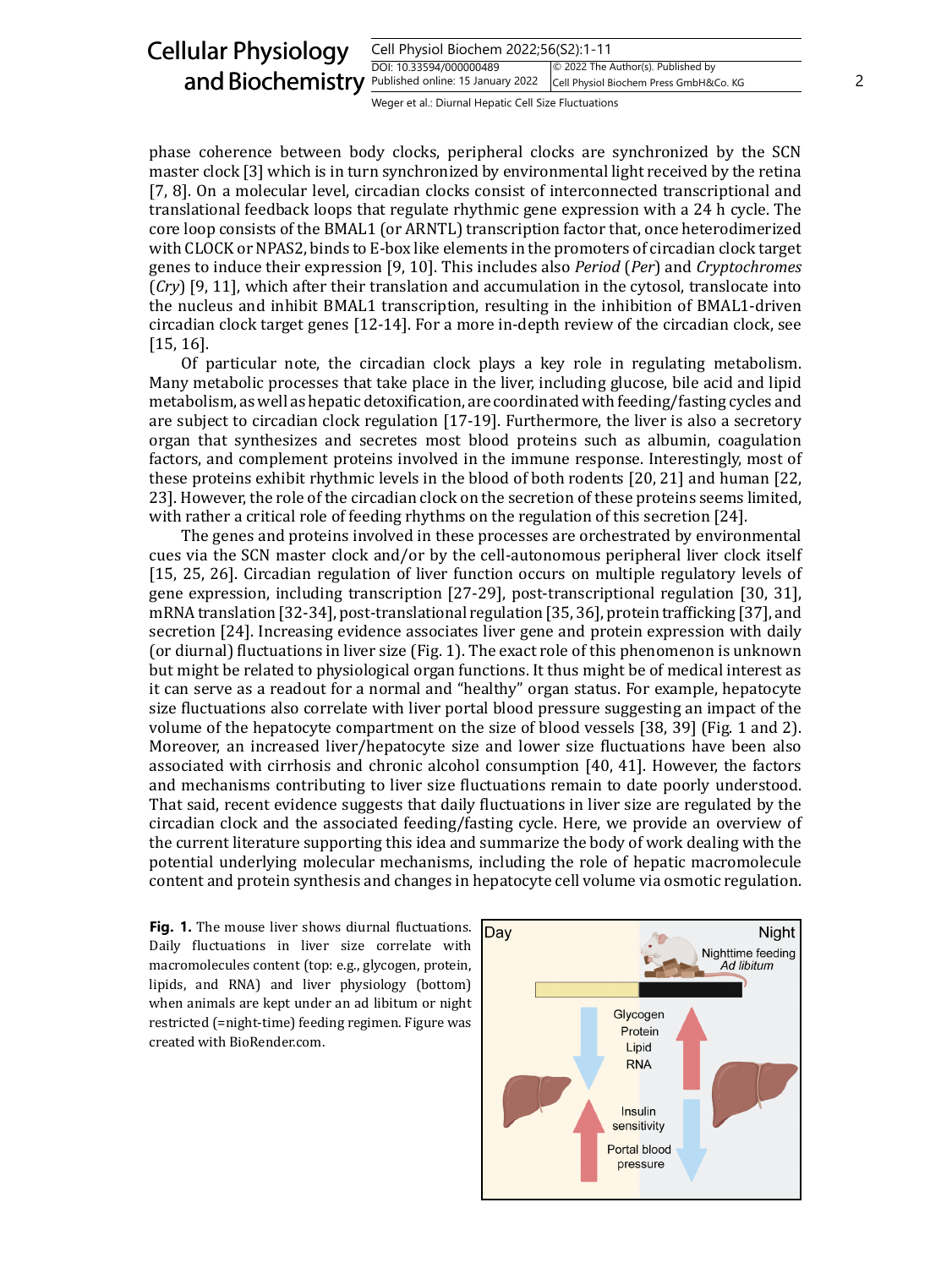

## **Daily fluctuations in hepatocyte size are feeding dependent**

Daily liver size fluctuations were first reported in birds, where it was found that liver weight is decreased during the night [42, 43]. Liver size fluctuations were later observed in humans, but the nature of the data (i.e., only a partial cycle from 8am to 8pm was measured and no control of food intake was done) did not allow a proper evaluation of the timing and the amplitude of these fluctuations [41, 44]. In mice, liver size fluctuates throughout the 24h cycle, with a maximum size at the night-day transition and a minimum size at the daynight transition. These changes in liver size are accompanied by diurnal size fluctuations of hepatocytes [37, 45] (Fig. 2), which are the main parenchymal cells of the liver. As hepatocytes constitute around 80% of liver mass [46], daily changes in hepatocyte size are likely the main contributors to fluctuations in liver size. Interestingly, hepatocyte size fluctuations are only detected in mice with a natural feeding/fasting cycle, when the timing of food consumption is in synchrony with their nocturnal activity pattern [47]. This means that only mice fed during the night (*i.e.,* under night-restricted/night-time feeding) or with an *ad libitum* access to food, under which mice mainly consume their food during the night phase [17, 48], show diurnal fluctuations in hepatocyte size [47]. Together with the fact that feeding and fasting and, thus, nutrient availability is a crucial factor for liver and hepatocyte size [49, 50], these observations point to feeding as a crucial factor in regulating hepatocyte size and liver size. In fact, a growing body of evidence suggests that the feeding/fasting cycle is an important driver of liver physiology by regulating hepatic gene transcription [51-55] and protein synthesis [32-34]. For example, a recent study investigating the role of feeding/ fasting cycles on hepatic gene expression found that only 30% of rhythmic liver genes are directly driven by the molecular liver clock, yet more than 50% of rhythmic genes are dependent on systemic signals [29], which includes the feeding/fasting cycle [55]. Rhythms in food intake are dampened in animals with a disrupted molecular circadian clock [29, 53, 56-58]. It is therefore likely that decreased rhythmic mRNA expression and translation in circadian clock-disrupted animals is largely a result of the loss of a functional SCN master clock that controls the timing of feeding behaviour [59-61] rather than by a direct regulation of the liver clock.

Fig. 2. The mouse liver is subject to daily fluctuations on many levels. These include the size of hepatocytes, the major parenchymal cell of the liver [37], and several hepatic macromolecules including triglycerides [109], glycogen [37], total RNA (a proxy for ribosomal RNA) [47], and translation of the mTOR-regulated 5'-TOP mRNA that encode for ribosomal proteins and translation elongation factors [32]. ZT, Zeitgeber time: the time lights were switched on (ZT0; yellow) or off (ZT12; black). Figure was created with BioRender.com.

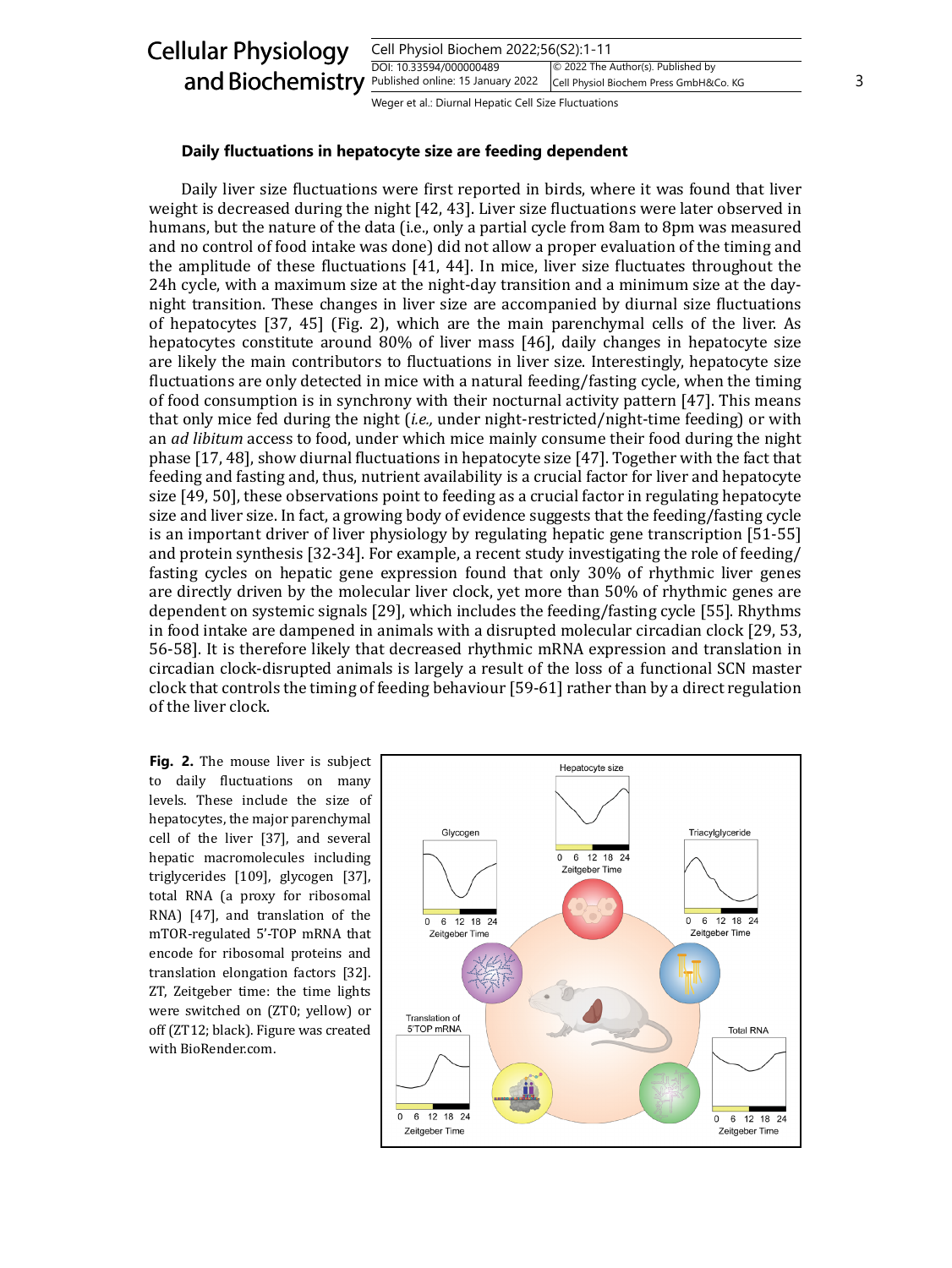| <b>Cellular Physiology</b>                         | Cell Physiol Biochem 2022;56(S2):1-11                |                                                                              |  |  |
|----------------------------------------------------|------------------------------------------------------|------------------------------------------------------------------------------|--|--|
| and Biochemistry Published online: 15 January 2022 | DOI: 10.33594/000000489                              | © 2022 The Author(s). Published by<br>Cell Physiol Biochem Press GmbH&Co. KG |  |  |
|                                                    | Weger et al.: Diurnal Hepatic Cell Size Fluctuations |                                                                              |  |  |

#### **Potential mechanisms for feeding dependent hepatocyte fluctuations**

Though it is clear that the feeding/fasting cycle plays an important role in hepatocyte and liver size fluctuations, the underlying mechanisms have yet to be determined. One possibility discussed below is that hepatocyte and liver size changes may be a result of daily fluctuations in hepatic macromolecule content, but it is still unclear whether this goes beyond correlation.

#### *The role of macromolecules and protein synthesis*

In synchrony with liver size, lipid content (an integral part of the cell plasma membrane), glycogen (the storage form of glucose), ribosomal RNA, and proteins also fluctuate throughout the day [37, 43, 47] (Fig. 1 and 2). As proteins constitute most of the liver's dry mass, and protein synthesis that peak at night [34, 47], cellular fluctuation in protein content may mainly contribute to changes in liver size [47]. The number of ribosomes has been observed to follow a diurnal pattern similar to protein content [34, 47, 62], suggesting that the ribosome number is critical for translation efficiency and is rate limiting for hepatic protein synthesis [34, 47]. In fact, both ribosomal proteins and ribosomal RNAs show diurnal fluctuations in the liver through a mechanism involving their rhythmic synthesis [34, 47] and polyadenylation-dependent degradation [47]. The decrease in protein content during the day might be also a result of rhythmic protein degradation via autophagy, likely to compensate for the decrease in nutrient intake during the sleep/fasting period [63]. The recently described fasting-induced specific degradation of ribosomes via ribophagy might also play a role in the decreased protein content during the day [64]. Thus, ribosome synthesis/degradation might be a way to store an excess of food-derived amino acids and nucleotides during the night (murine activity phase) and use them during the day (murine resting phase) to maintain constant levels, in a similar fashion as glycogen synthesis and breakdown keeps blood glucose at constant level. In this context, fluctuations in hepatocyte size would be a concomitant feature that is driven by daily changes in hepatic protein synthesis and content. This would be in line with the concept that protein synthesis, a highly energy-dependent process, is actively restricted to times when enough energy and nutrients are available.

#### *The role of osmotic cell regulation of hepatic cell volume*

It is well-established that virtually all vertebrate cells have the capacity to actively undergo changes in cell volume through cell swelling (also called hydration) and shrinkage which is based on their ability to take up or release cellular ions and organic osmolytes. The dynamics of these processes have been described to occur on a time scale of few minutes. However, it is tempting to speculate that at least some of the suggested factors implicated in osmotic cell regulation and their linked functions [65, 66] might play a role in the diurnal regulation of cell and liver size. For example, cytoskeletal elements involved in the organization of the microtubular structure or the actin cytoskeleton, characterized by the ratio between F and G actin, are remodelled by cell volume changes [67, 68] and contribute to cell swelling-dependent proteolysis [69, 70]. Accordingly, they also exhibit diurnal dynamics in mouse liver [45], suggesting that they may be involved in this process. In fact, there is some evidence that daily fluctuations in hepatocyte cell volume may actually drive changes in macromolecule content rather than the other way around. Although the precise molecular mechanisms are still poorly understood, changes in cell volume are known to play a crucial role in cell physiology, modulating both gene expression and metabolism [65, 66] including the synthesis and degradation of glycogens [71-73] and proteins [74-76]. More research is needed to answer the question of how changes in cell volume and macromolecule content is related to diurnal regulation of hepatocyte size and liver size.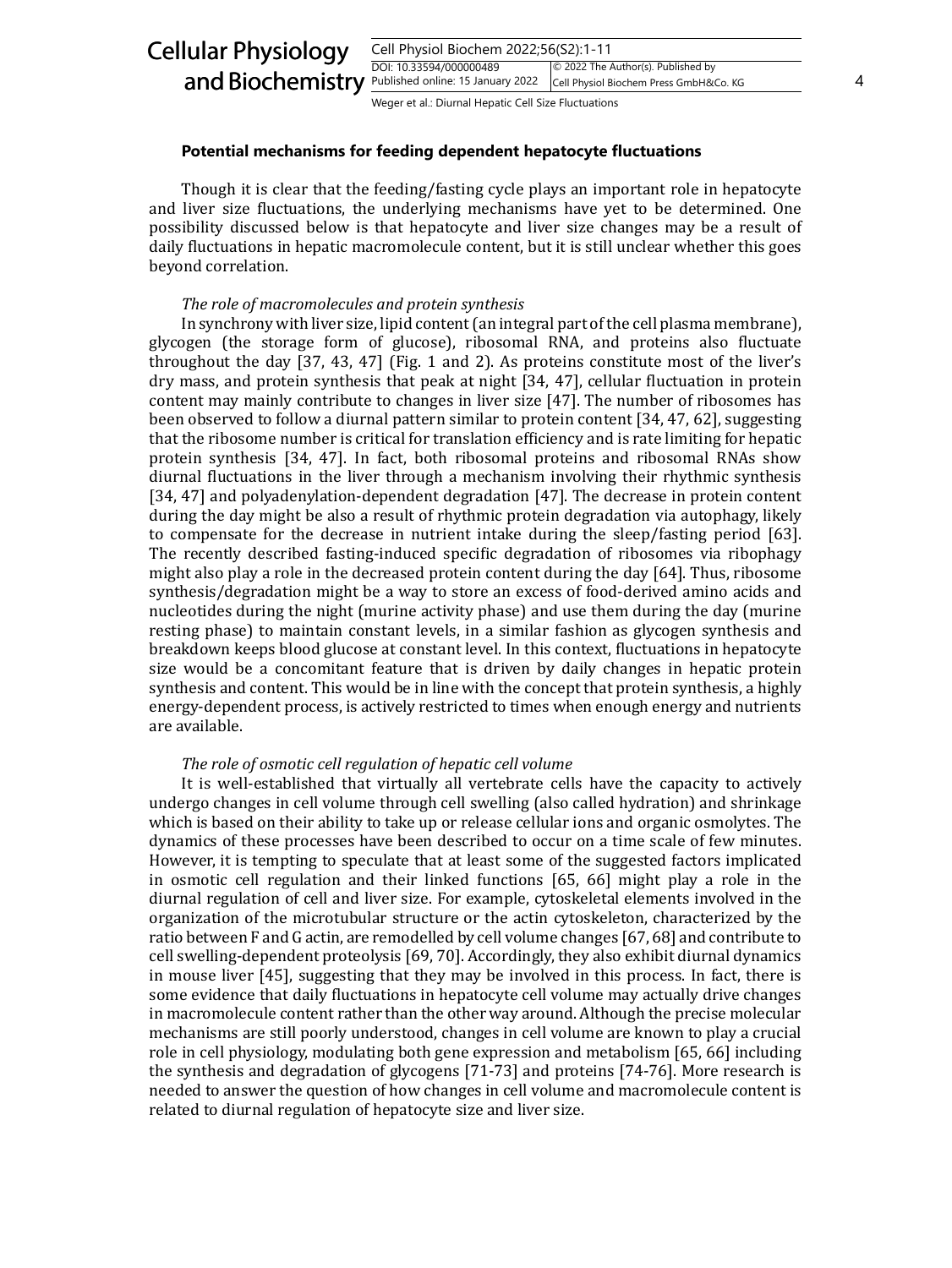#### Cell Physiol Biochem 2022;56(S2):1-11 DOI: 10.33594/000000489 and Biochemistry **Published online: 15 January 2022** Cell Physiol Biochem Press GmbH&Co. KG 5 Cellular Physiology © 2022 The Author(s). Published by Cell Physiol Biochem Press GmbH&Co. KG

Weger et al.: Diurnal Hepatic Cell Size Fluctuations

## *Insulin/glucagon and mTOR signalling as potential mediators*

Insulin/glucagon signalling is an important feeding-dependent regulator of metabolism [77], and previous research suggests that it is important for liver size fluctuations. The liverspecific loss of the insulin receptor is known to impact liver size [78, 79], and the rhythmic secretion of insulin and glucagon is subject to circadian clock regulation [80-82]. Moreover, this pathway has been identified as a crucial regulator of hepatic cell volume and linked functions. For example, insulin stimulates the cellular retention of K+ and thus allows hepatocyte swelling though an influx of water which mediates the inhibition of proteolysis and glycogen synthesis [83, 84], while glucagon counters the effects of insulin [84, 85]. In turn, fluctuations in liver size also influences the liver's insulin response, as insulin sensitivity is time-of-day and circadian clock-dependent, and maximum insulin actions occur when the liver has reached its smallest size [86, 87]. Interestingly, the inactivation of the 3-phosphoinositide-dependent protein kinase-1 (PDK1) that is involved in the regulation of ion transport during hepatocyte shrinkage [88, 89] also results in an increase in insulin sensitivity [90]. Conversely, inactivation of the serum- and glucocorticoid-regulated protein kinase 1 (SGK1) is involved in cell swelling [66] and is associated with insulin resistance [91]. Together, these results suggest that insulin plays an important role in the regulation of liver cell size which in turn impacts insulin sensitivity.

In addition to insulin/glucagon signalling, the mTOR (mechanistic Target of Rapamycin) signalling pathway has also been implicated as a regulator of hepatic cell volume and linked functions [92, 93]. It thus might be another important driver of daily liver size fluctuations. Activation of the mTOR signalling pathway, through the activity of complex 1 (mTORC1) and 2 (mTORC2), is a well-known nutrient responsive regulator that plays a crucial role in eukaryotic cell growth, metabolism, and mRNA translation/protein synthesis [94]. In line with mTOR's role in these processes, an inhibition or loss of mTOR factors reduces liver size in mice, whereas its activation leads to an increased liver size [79, 95, 96]. Notably, the activation of the mTOR signalling pathway is subject to circadian clock regulation [34, 35, 97, 98] and is involved in the rhythmic regulation of the translation of ribosomal proteins and translation regulation factors [32]. In this way, the mTOR signalling pathway drives rhythmic ribosome biogenesis and protein synthesis [34]. Nevertheless, the interconnection between the circadian clock and the mTOR pathway is poorly understood and further research is needed. Previous work has shown that BMAL1 is phosphorylated by the mTOR-effector kinase S6K1, leading to the regulation of mRNA translation by directly interacting with the translational machinery [99]. In line with this study, the negative regulator of BMAL1 activity, PER2, reportedly modulates mTORC1 activity in response to fasting in cell culture studies and thus could regulate BMAL1-induced protein translation [100]. Although the idea that the circadian clock can directly impact protein translation via the core clock members BMAL1 [99] and PER2 [100] is appealing, some discrepancies need to be considered. First, most genes (approximately 70%) that are rhythmically translated in mouse liver rely on rhythmic mRNA levels. The rhythmic translation of these genes is a result of a rhythmic transcription rather than an active rhythmic regulation of translation [32, 34]. Second, investigations in *Bmal1* knockout mice fail to confirm a predominant role of BMAL1 in rhythmic translation in the liver. Indeed, relative translation efficiency is globally conserved, and only a minor fraction of mRNAs (with the exception of mRNA encoding for ribosomal proteins) are differentially translated in the liver of *Bmal1* knockout mice compared with their wild-type littermates [32]. Thus, the modulation of the mTOR pathway by the circadian clock may instead occur indirectly through the regulation of the feeding/fasting cycle [32, 51], rRNA transcription and stability [34, 47], and protein transport into the nucleus [37].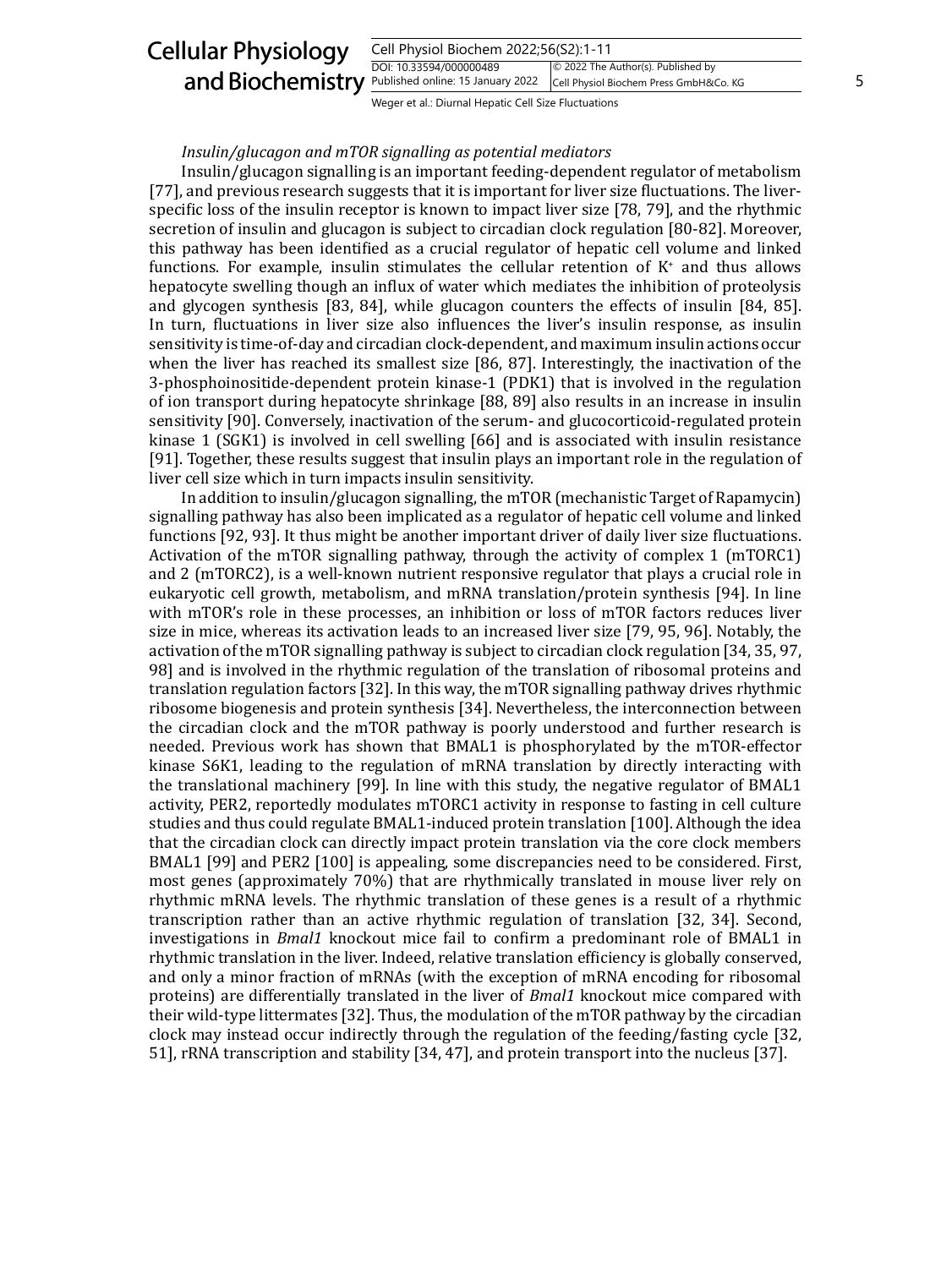| <b>Cellular Physiology</b>                         | Cell Physiol Biochem 2022;56(S2):1-11                |                                                                              |  |
|----------------------------------------------------|------------------------------------------------------|------------------------------------------------------------------------------|--|
| and Biochemistry Published online: 15 January 2022 | DOI: 10.33594/000000489                              | © 2022 The Author(s). Published by<br>Cell Physiol Biochem Press GmbH&Co. KG |  |
|                                                    | Weger et al.: Diurnal Hepatic Cell Size Fluctuations |                                                                              |  |

## **Conclusion**

As discussed here, liver size fluctuations correlate with daily changes in nutrient uptake, storage, and metabolism. Liver size increases with nutrient intake and storage during the active/feeding period and decreases when stored nutrients are broken down during the sleep/fasting period (Fig. 1 and 2). However, these size fluctuations appear to be a more complex process rather than simply a passive "dilatation" of the liver in response to macromolecule synthesis and storage; additional mechanisms of cell volume regulation are likely involved as well. These mechanisms may potentially even be actively driving liver size fluctuations. However, many questions remain and further research will be required to answer these complex questions and to obtain a better understanding of the underlying mechanisms.

Although this review article has focused on the liver, it is possible that the mechanisms discussed here might also be relevant for other organs: daily fluctuations in size or volume have also been reported in the brain [101-103], eye [104, 105], spleen [106], pancreatic β-cells [107], and epithelial cells of the intestine [108]. With the improvement of *in vivo* imaging techniques, it would be interesting to measure daily changes in tissues' size in both healthy and pathological conditions, or in conditions of perturbed circadian rhythms as during shift work. This would help to understand their physiological functions and define potential new biological markers of multiple disease states.

## **Acknowledgements**

B.D.W is supported by an UQ Early Career Researcher Grant (UQECR2058233) and F.G. receives support from the Institute for Molecular Bioscience, The University of Queensland.

## **Disclosure Statement**

The authors declare they have no conflict of interests.

### **References**

- 1 Stephan FK, Zucker I: Circadian rhythms in drinking behavior and locomotor activity of rats are eliminated by hypothalamic lesions. Proc Natl Acad Sci U S A 1972;69:1583-1586.
- 2 Moore RY, Eichler VB: Loss of a circadian adrenal corticosterone rhythm following suprachiasmatic lesions in the rat. Brain Res 1972;42:201-206.
- 3 Yoo SH, Yamazaki S, Lowrey PL, Shimomura K, Ko CH, Buhr ED, Siepka SM, Hong HK, Oh WJ, Yoo OJ, Menaker M, Takahashi JS: PERIOD2::LUCIFERASE real-time reporting of circadian dynamics reveals persistent circadian oscillations in mouse peripheral tissues. Proc Natl Acad Sci U S A 2004;101:5339-5346.
- 4 Balsalobre A, Damiola F, Schibler U: A serum shock induces circadian gene expression in mammalian tissue culture cells. Cell 1998;93:929-937.
- 5 Tosini G, Menaker M: Circadian rhythms in cultured mammalian retina. Science 1996;272:419-421.
- 6 Yamazaki S, Numano R, Abe M, Hida A, Takahashi R, Ueda M, Block GD, Sakaki Y, Menaker M, Tei H: Resetting central and peripheral circadian oscillators in transgenic rats. Science 2000;288:682-685.
- 7 Meijer JH, Thio B, Albus H, Schaap J, Ruijs AC: Functional absence of extraocular photoreception in hamster circadian rhythm entrainment. Brain Res 1999;831:337-339.
- 8 Hull JT, Czeisler CA, Lockley SW: Suppression of Melatonin Secretion in Totally Visually Blind People by Ocular Exposure to White Light: Clinical Characteristics. Ophthalmology 2018;125:1160-1171.
- 9 Gekakis N, Staknis D, Nguyen HB, Davis FC, Wilsbacher LD, King DP, Takahashi JS, Weitz CJ: Role of the CLOCK protein in the mammalian circadian mechanism. Science 1998;280:1564-1569.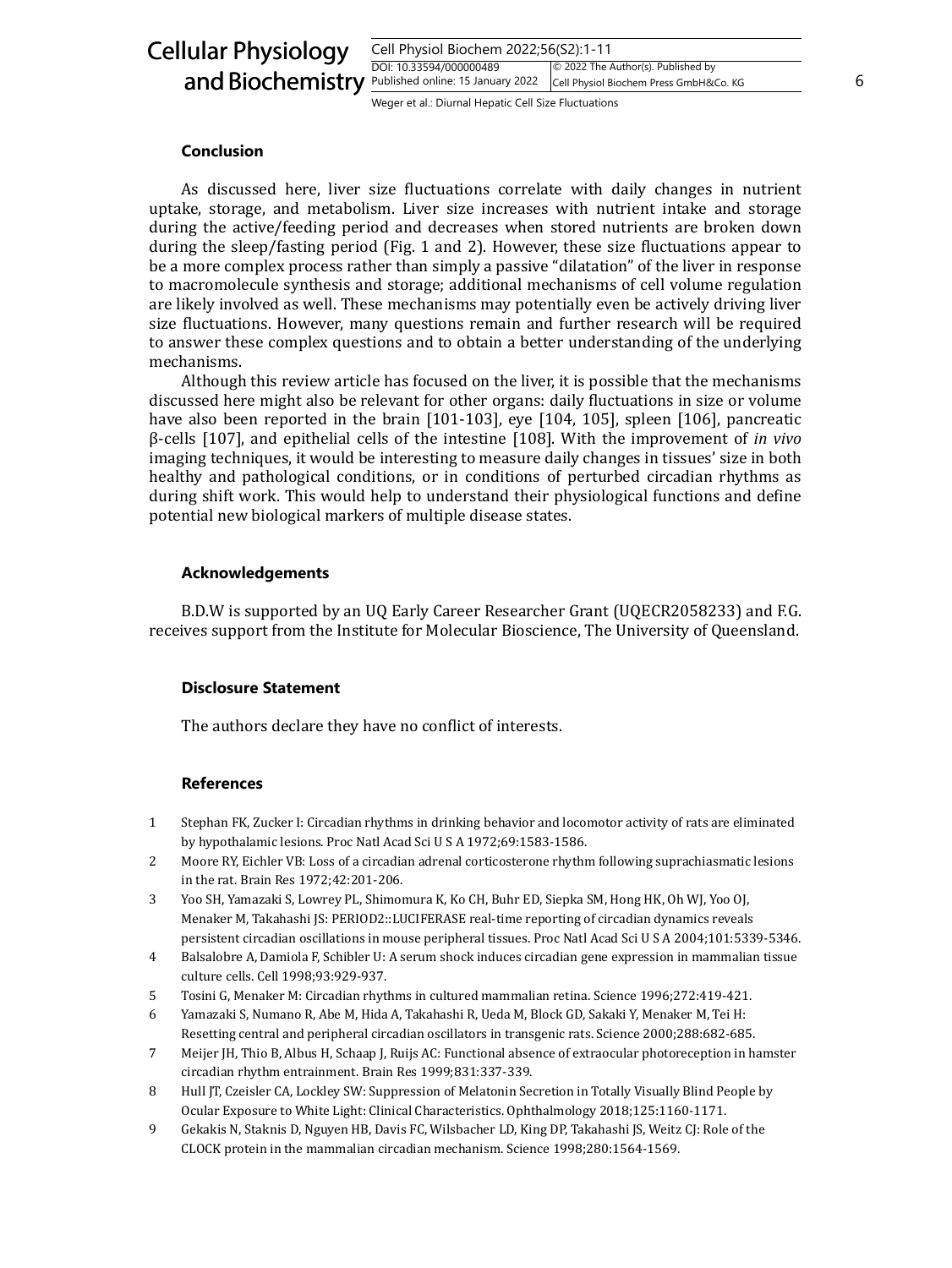#### Cell Physiol Biochem 2022;56(S2):1-11 DOI: 10.33594/000000489 and Biochemistry **Published online: 15 January 2022** Cell Physiol Biochem Press GmbH&Co. KG 7 Cellular Physiology © 2022 The Author(s). Published by Cell Physiol Biochem Press GmbH&Co. KG

- 10 Yoo SH, Ko CH, Lowrey PL, Buhr ED, Song EJ, Chang S, Yoo OJ, Yamazaki S, Lee C, Takahashi JS: A noncanonical E-box enhancer drives mouse Period2 circadian oscillations *in vivo*. Proc Natl Acad Sci U S A 2005;102:2608-2613.
- 11 Kume K, Zylka MJ, Sriram S, Shearman LP, Weaver DR, Jin X, Maywood ES, Hastings MH, Reppert SM: mCRY1 and mCRY2 are essential components of the negative limb of the circadian clock feedback loop. Cell 1999;98:193-205.
- 12 Griffin EA, Jr., Staknis D, Weitz CJ: Light-independent role of CRY1 and CRY2 in the mammalian circadian clock. Science 1999;286:768-771.
- 13 Sangoram AM, Saez L, Antoch MP, Gekakis N, Staknis D, Whiteley A, Fruechte EM, Vitaterna MH, Shimomura K, King DP, Young MW, Weitz CJ, Takahashi JS: Mammalian circadian autoregulatory loop: a timeless ortholog and mPer1 interact and negatively regulate CLOCK-BMAL1-induced transcription. Neuron 1998;21:1101-1113.
- 14 Sato TK, Yamada RG, Ukai H, Baggs JE, Miraglia LJ, Kobayashi TJ, Welsh DK, Kay SA, Ueda HR, Hogenesch JB: Feedback repression is required for mammalian circadian clock function. Nat Genet 2006;38:312-319.
- 15 Schibler U, Gotic I, Saini C, Gos P, Curie T, Emmenegger Y, Sinturel F, Gosselin P, Gerber A, Fleury-Olela F, Rando G, Demarque M, Franken P: Clock-Talk: Interactions between Central and Peripheral Circadian Oscillators in Mammals. Cold Spring Harb Symp Quant Biol 2015;80:223-232.
- 16 Rijo-Ferreira F, Takahashi JS: Genomics of circadian rhythms in health and disease. Genome Med 2019;11:82.
- 17 Atger F, Mauvoisin D, Weger B, Gobet C, Gachon F: Regulation of Mammalian Physiology by Interconnected Circadian and Feeding Rhythms. Front Endocrinol (Lausanne) 2017;8:42.
- 18 Reinke H, Asher G: Crosstalk between metabolism and circadian clocks. Nat Rev Mol Cell Biol 2019;20:227- 241.
- 19 Panda S: Circadian physiology of metabolism. Science 2016;354:1008-1015.
- 20 Scheving LE, Pauly JE, Tsai TH: Circadian fluctuation in plasma proteins of the rat. Am J Physiol 1968;215:1096-1101.
- 21 Scheving LE, Pauly JE: Daily rhythmic variations in blood coagulation times in rats. Anat Rec 1967;157:657- 665.
- 22 Kapiotis S, Jilma B, Quehenberger P, Ruzicka K, Handler S, Speiser W: Morning hypercoagulability and hypofibrinolysis. Diurnal variations in circulating activated factor VII, prothrombin fragment F1+2, and plasmin-plasmin inhibitor complex. Circulation 1997;96:19-21.
- 23 Haus E, Cusulos M, Sackett-Lundeen L, Swoyer J: Circadian variations in blood coagulation parameters, alpha-antitrypsin antigen and platelet aggregation and retention in clinically healthy subjects. Chronobiol Int 1990;7:203-216.
- 24 Mauvoisin D, Wang J, Jouffe C, Martin E, Atger F, Waridel P, Quadroni M, Gachon F, Naef F: Circadian clockdependent and -independent rhythmic proteomes implement distinct diurnal functions in mouse liver. Proc Natl Acad Sci U S A 2014;111:167-172.
- 25 Johnson BP, Walisser JA, Liu Y, Shen AL, McDearmon EL, Moran SM, McIntosh BE, Vollrath AL, Schook AC, Takahashi JS, Bradfield CA: Hepatocyte circadian clock controls acetaminophen bioactivation through NADPH-cytochrome P450 oxidoreductase. Proc Natl Acad Sci U S A 2014;111:18757-18762.
- 26 Kornmann B, Schaad O, Bujard H, Takahashi JS, Schibler U: System-driven and oscillator-dependent circadian transcription in mice with a conditionally active liver clock. PLoS Biol 2007;5:e34.
- 27 Yeung J, Mermet J, Jouffe C, Marquis J, Charpagne A, Gachon F, Naef F: Transcription factor activity rhythms and tissue-specific chromatin interactions explain circadian gene expression across organs. Genome Res 2018;28:182-191.
- 28 Menet JS, Rodriguez J, Abruzzi KC, Rosbash M: Nascent-Seq reveals novel features of mouse circadian transcriptional regulation. Elife 2012;1:e00011.
- 29 Weger BD, Gobet C, David FPA, Atger F, Martin E, Phillips NE, Charpagne A, Weger M, Naef F, Gachon F: Systematic analysis of differential rhythmic liver gene expression mediated by the circadian clock and feeding rhythms. Proc Natl Acad Sci U S A 2021;118:e2015803118.
- 30 Gotic I, Omidi S, Fleury-Olela F, Molina N, Naef F, Schibler U: Temperature regulates splicing efficiency of the cold-inducible RNA-binding protein gene Cirbp. Genes Dev 2016;30:2005-2017.
- 31 Kojima S, Sher-Chen EL, Green CB: Circadian control of mRNA polyadenylation dynamics regulates rhythmic protein expression. Genes Dev 2012;26:2724-2736.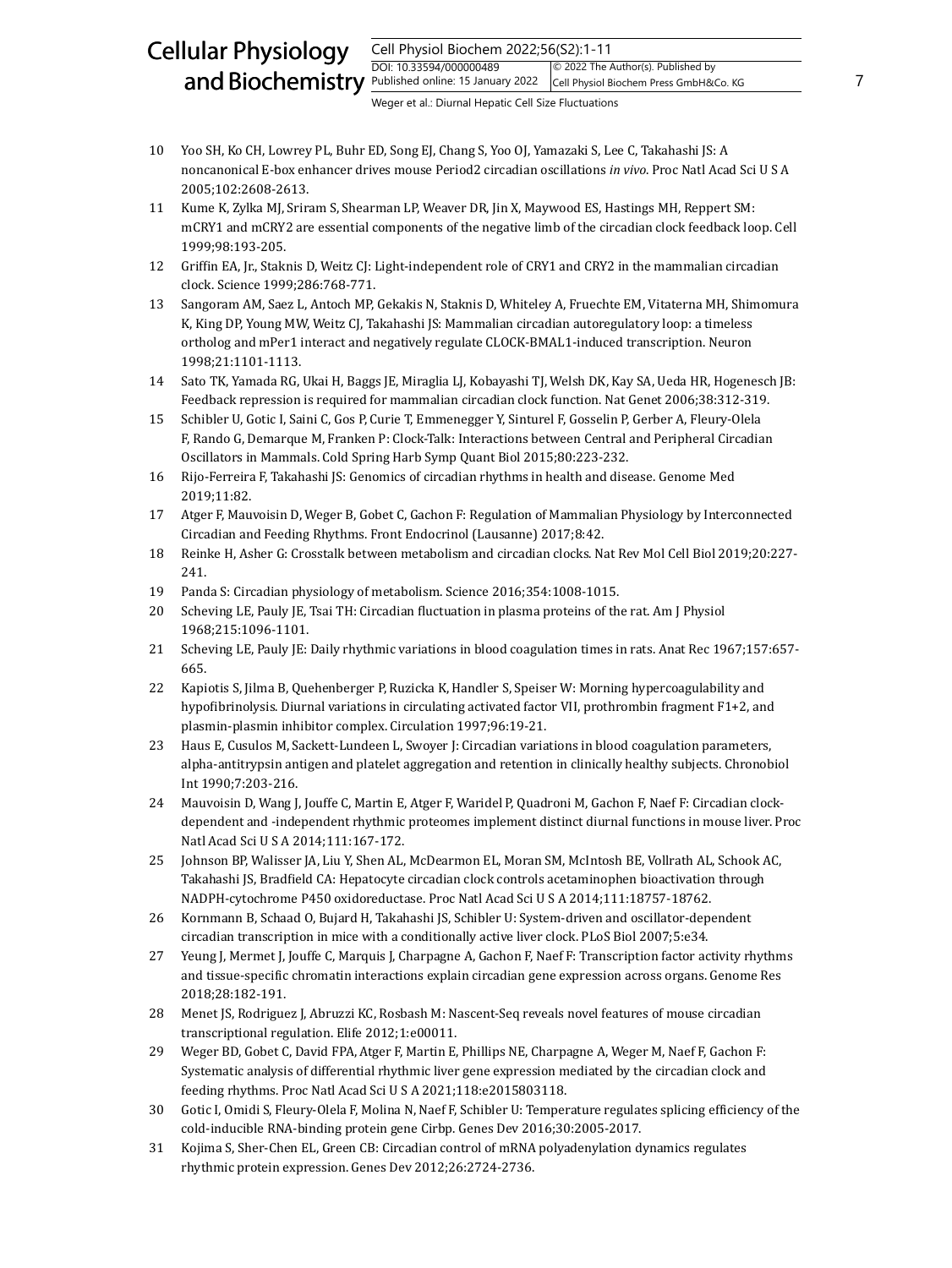#### Cell Physiol Biochem 2022;56(S2):1-11 DOI: 10.33594/000000489 and Biochemistry **Published online: 15 January 2022** Cell Physiol Biochem Press GmbH&Co. KG 8 Cellular Physiology © 2022 The Author(s). Published by Cell Physiol Biochem Press GmbH&Co. KG

- 32 Atger F, Gobet C, Marquis J, Martin E, Wang J, Weger B, Lefebvre G, Descombes P, Naef F, Gachon F: Circadian and feeding rhythms differentially affect rhythmic mRNA transcription and translation in mouse liver. Proc Natl Acad Sci U S A 2015;112:E6579-6588.
- 33 Janich P, Arpat AB, Castelo-Szekely V, Lopes M, Gatfield D: Ribosome profiling reveals the rhythmic liver translatome and circadian clock regulation by upstream open reading frames. Genome Res 2015;25:1848- 1859.
- 34 Jouffe C, Cretenet G, Symul L, Martin E, Atger F, Naef F, Gachon F: The circadian clock coordinates ribosome biogenesis. PLoS Biol 2013;11:e1001455.
- 35 Robles MS, Humphrey SJ, Mann M: Phosphorylation Is a Central Mechanism for Circadian Control of Metabolism and Physiology. Cell Metab 2017;25:118-127.
- 36 Mauvoisin D, Gachon F: Proteomics in Circadian Biology. J Mol Biol 2019;432:3565-3577.
- 37 Wang J, Mauvoisin D, Martin E, Atger F, Galindo AN, Dayon L, Sizzano F, Palini A, Kussmann M, Waridel P, Quadroni M, Dulic V, Naef F, Gachon F: Nuclear Proteomics Uncovers Diurnal Regulatory Landscapes in Mouse Liver. Cell Metab 2017;25:102-117.
- 38 Garcia-Pagan JC, Feu F, Castells A, Luca A, Hermida RC, Rivera F, Bosch J, Rodes J: Circadian variations of portal pressure and variceal hemorrhage in patients with cirrhosis. Hepatology 1994;19:595-601.
- 39 Orrego H, Blendis LM, Crossley IR, Medline A, Macdonald A, Ritchie S, Israel Y: Correlation of intrahepatic pressure with collagen in the Disse space and hepatomegaly in humans and in the rat. Gastroenterology 1981;80:546-556.
- 40 Blendis LM, Orrego H, Crossley IR, Blake JE, Medline A, Isreal Y: The role of hepatocyte enlargement in hepatic pressure in cirrhotic and noncirrhotic alcoholic liver disease. Hepatology 1982;2:539-546.
- 41 Leung NW, Farrant P, Peters TJ: Liver volume measurement by ultrasonography in normal subjects and alcoholic patients. J Hepatol 1986;2:157-164.
- 42 Fisher HI BL: Diurnal cycles in liver weights in birds. . Condor 1957;59:364–372.
- 43 Wilson WO, McFarland LZ: Diurnal changes in livers and digestive systems of coturnix as related to three photoperiodic regimens. Poult Sci 1969;48:477-482.
- 44 Liu Y, Basty N, Whitcher B, Bell JD, Sorokin EP, van Bruggen N, Thomas EL, Cule M: Genetic architecture of 11 organ traits derived from abdominal MRI using deep learning. Elife 2021;10:e65554.
- 45 Gerber A, Esnault C, Aubert G, Treisman R, Pralong F, Schibler U: Blood-borne circadian signal stimulates daily oscillations in actin dynamics and SRF activity. Cell 2013;152:492-503.
- 46 Stanger BZ: Cellular homeostasis and repair in the mammalian liver. Annu Rev Physiol 2015;77:179-200.
- 47 Sinturel F, Gerber A, Mauvoisin D, Wang J, Gatfield D, Stubblefield JJ, Green CB, Gachon F, Schibler U: Diurnal Oscillations in Liver Mass and Cell Size Accompany Ribosome Assembly Cycles. Cell 2017;169:651-663 e614.
- 48 Challet E: The circadian regulation of food intake. Nat Rev Endocrinol 2019;15:393-405.
- 49 Agius L, Peak M, al-Habori M: What determines the increase in liver cell volume in the fasted-to-fed transition: glycogen or insulin? Biochem J 1991;276:843-845.
- 50 Diaz-Munoz M, Vazquez-Martinez O, Baez-Ruiz A, Martinez-Cabrera G, Soto-Abraham MV, Avila-Casado MC, Larriva-Sahd J: Daytime food restriction alters liver glycogen, triacylglycerols, and cell size. A histochemical, morphometric, and ultrastructural study. Comp Hepatol 2010;9:5.
- 51 Hatori M, Vollmers C, Zarrinpar A, DiTacchio L, Bushong EA, Gill S, Leblanc M, Chaix A, Joens M, Fitzpatrick JA, Ellisman MH, Panda S: Time-restricted feeding without reducing caloric intake prevents metabolic diseases in mice fed a high-fat diet. Cell Metab 2012;15:848-860.
- 52 Damiola F, Le Minh N, Preitner N, Kornmann B, Fleury-Olela F, Schibler U: Restricted feeding uncouples circadian oscillators in peripheral tissues from the central pacemaker in the suprachiasmatic nucleus. Genes Dev 2000;14:2950-2961.
- 53 Vollmers C, Gill S, DiTacchio L, Pulivarthy SR, Le HD, Panda S: Time of feeding and the intrinsic circadian clock drive rhythms in hepatic gene expression. Proc Natl Acad Sci U S A 2009;106:21453-21458.
- 54 Mange F, Praz V, Migliavacca E, Willis IM, Schutz F, Hernandez N, Cycli XC: Diurnal regulation of RNA polymerase III transcription is under the control of both the feeding-fasting response and the circadian clock. Genome Res 2017;27:973-984.
- 55 Greenwell BJ, Trott AJ, Beytebiere JR, Pao S, Bosley A, Beach E, Finegan P, Hernandez C, Menet JS: Rhythmic Food Intake Drives Rhythmic Gene Expression More Potently than the Hepatic Circadian Clock in Mice. Cell Rep 2019;27:649-657.e5.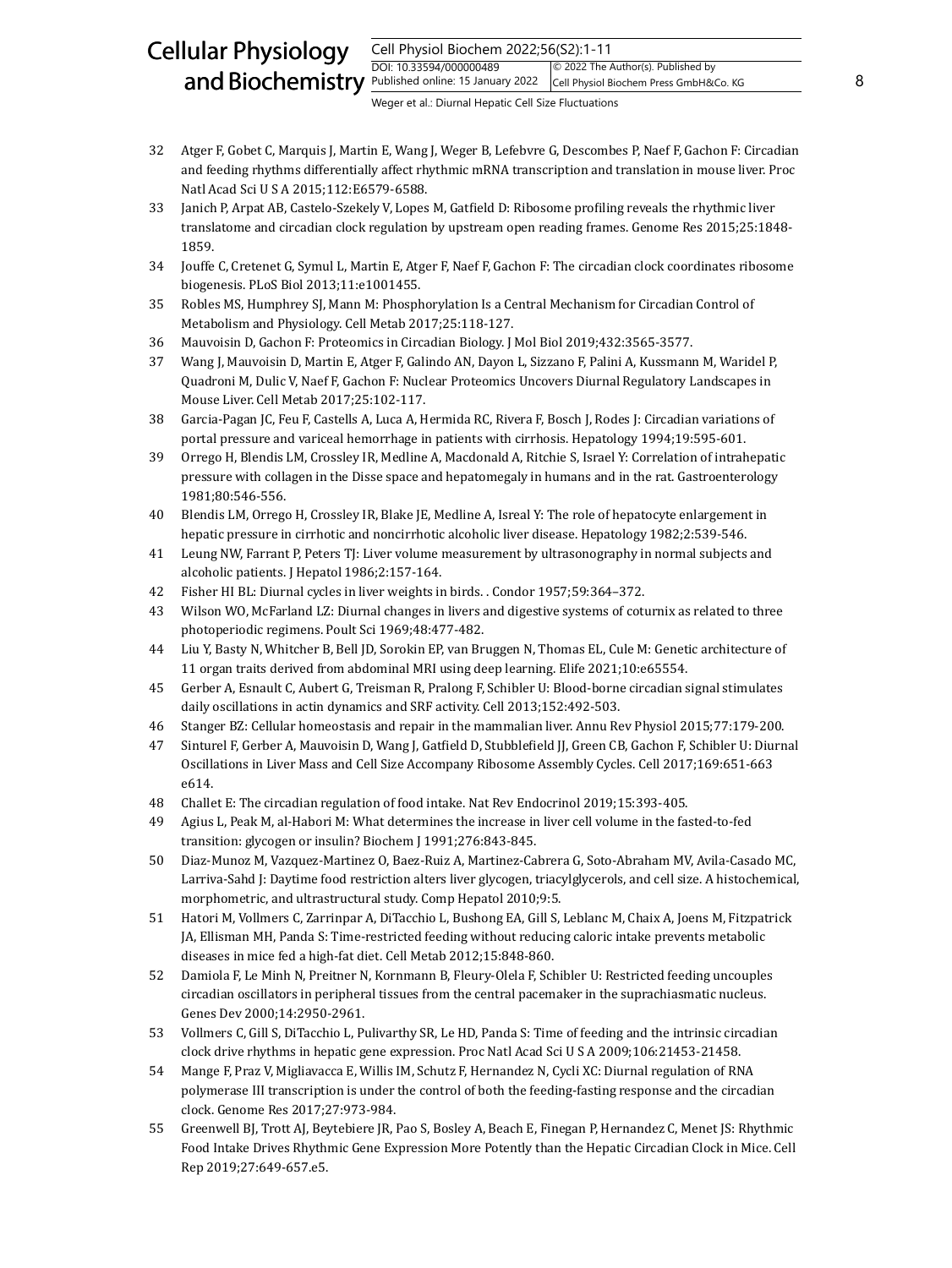#### Cell Physiol Biochem 2022;56(S2):1-11 DOI: 10.33594/000000489 and Biochemistry **Published online: 15 January 2022** Cell Physiol Biochem Press GmbH&Co. KG 9 Cellular Physiology © 2022 The Author(s). Published by Cell Physiol Biochem Press GmbH&Co. KG

- 56 Turek FW, Joshu C, Kohsaka A, Lin E, Ivanova G, McDearmon E, Laposky A, Losee-Olson S, Easton A, Jensen DR, Eckel RH, Takahashi JS, Bass J: Obesity and metabolic syndrome in circadian Clock mutant mice. Science 2005;308:1043-1045.
- 57 Lamia KA, Storch KF, Weitz CJ: Physiological significance of a peripheral tissue circadian clock. Proc Natl Acad Sci U S A 2008;105:15172-15177.
- 58 Adamovich Y, Rousso-Noori L, Zwighaft Z, Neufeld-Cohen A, Golik M, Kraut-Cohen J, Wang M, Han X, Asher G: Circadian clocks and feeding time regulate the oscillations and levels of hepatic triglycerides. Cell Metab 2014;19:319-330.
- 59 van der Horst GT, Muijtjens M, Kobayashi K, Takano R, Kanno S, Takao M, de Wit J, Verkerk A, Eker AP, van Leenen D, Buijs R, Bootsma D, Hoeijmakers JH, Yasui A: Mammalian Cry1 and Cry2 are essential for maintenance of circadian rhythms. Nature 1999;398:627-630.
- 60 Bunger MK, Wilsbacher LD, Moran SM, Clendenin C, Radcliffe LA, Hogenesch JB, Simon MC, Takahashi JS, Bradfield CA: Mop3 is an essential component of the master circadian pacemaker in mammals. Cell 2000;103:1009-1017.
- 61 Nagai K, Nishio T, Nakagawa H, Nakamura S, Fukuda Y: Effect of bilateral lesions of the suprachiasmatic nuclei on the circadian rhythm of food-intake. Brain Res 1978;142:384-389.
- 62 Fishman B, Wurtman RJ, Munro HN: Daily rhythms in hepatic polysome profiles and tyrosine transaminase activity: role of dietary protein. Proc Natl Acad Sci U S A 1969;64:677-682.
- 63 Ryzhikov M, Ehlers A, Steinberg D, Xie W, Oberlander E, Brown S, Gilmore PE, Townsend RR, Lane WS, Dolinay T, Nakahira K, Choi AMK, Haspel JA: Diurnal Rhythms Spatially and Temporally Organize Autophagy. Cell Rep 2019;26:1880-1892.e6.
- 64 Wyant GA, Abu-Remaileh M, Frenkel EM, Laqtom NN, Dharamdasani V, Lewis CA, Chan SH, Heinze I, Ori A, Sabatini DM: NUFIP1 is a ribosome receptor for starvation-induced ribophagy. Science 2018;360:751-758.
- 65 Hoffmann EK, Lambert IH, Pedersen SF: Physiology of cell volume regulation in vertebrates. Physiol Rev 2009;89:193-277.
- 66 Lang PA, Graf D, Boini KM, Lang KS, Klingel K, Kandolf R, Lang F: Cell volume, the serum and glucocorticoid inducible kinase 1 and the liver. Z Gastroenterol 2011;49:713-719.
- 67 Theodoropoulos PA, Stournaras C, Stoll B, Markogiannakis E, Lang F, Gravanis A, Haussinger D: Hepatocyte swelling leads to rapid decrease of the G-/total actin ratio and increases actin mRNA levels. FEBS Lett 1992;311:241-245.
- 68 Schulz WA, Eickelmann P, Hallbrucker C, Sies H, Haussinger D: Increase of beta-actin mRNA upon hypotonic perfusion of perfused rat liver. FEBS Lett 1991;292:264-266.
- 69 vom Dahl S, Stoll B, Gerok W, Haussinger D: Inhibition of proteolysis by cell swelling in the liver requires intact microtubular structures. Biochem J 1995;308:529-536.
- 70 Busch GL, Schreiber R, Dartsch PC, Volkl H, Vom Dahl S, Haussinger D, Lang F: Involvement of microtubules in the link between cell volume and pH of acidic cellular compartments in rat and human hepatocytes. Proc Natl Acad Sci U S A 1994;91:9165-9169.
- 71 Peak M, al-Habori M, Agius L: Regulation of glycogen synthesis and glycolysis by insulin, pH and cell volume. Interactions between swelling and alkalinization in mediating the effects of insulin. Biochem J 1992;282:797-805.
- 72 al-Habori M, Peak M, Thomas TH, Agius L: The role of cell swelling in the stimulation of glycogen synthesis by insulin. Biochem J 1992;282:789-796.
- 73 Baquet A, Hue L, Meijer AJ, van Woerkom GM, Plomp PJ: Swelling of rat hepatocytes stimulates glycogen synthesis. J Biol Chem 1990;265:955-959.
- 74 Stoll B, Gerok W, Lang F, Haussinger D: Liver cell volume and protein synthesis. Biochem J 1992;287:217- 222.
- 75 Haussinger D, Hallbrucker C, vom Dahl S, Decker S, Schweizer U, Lang F, Gerok W: Cell volume is a major determinant of proteolysis control in liver. FEBS Lett 1991;283:70-72.
- 76 Vom Dahl S, Haussinger D: Nutritional state and the swelling-induced inhibition of proteolysis in perfused rat liver. J Nutr 1996;126:395-402.
- 77 Petersen MC, Vatner DF, Shulman GI: Regulation of hepatic glucose metabolism in health and disease. Nat Rev Endocrinol 2017;13:572-587.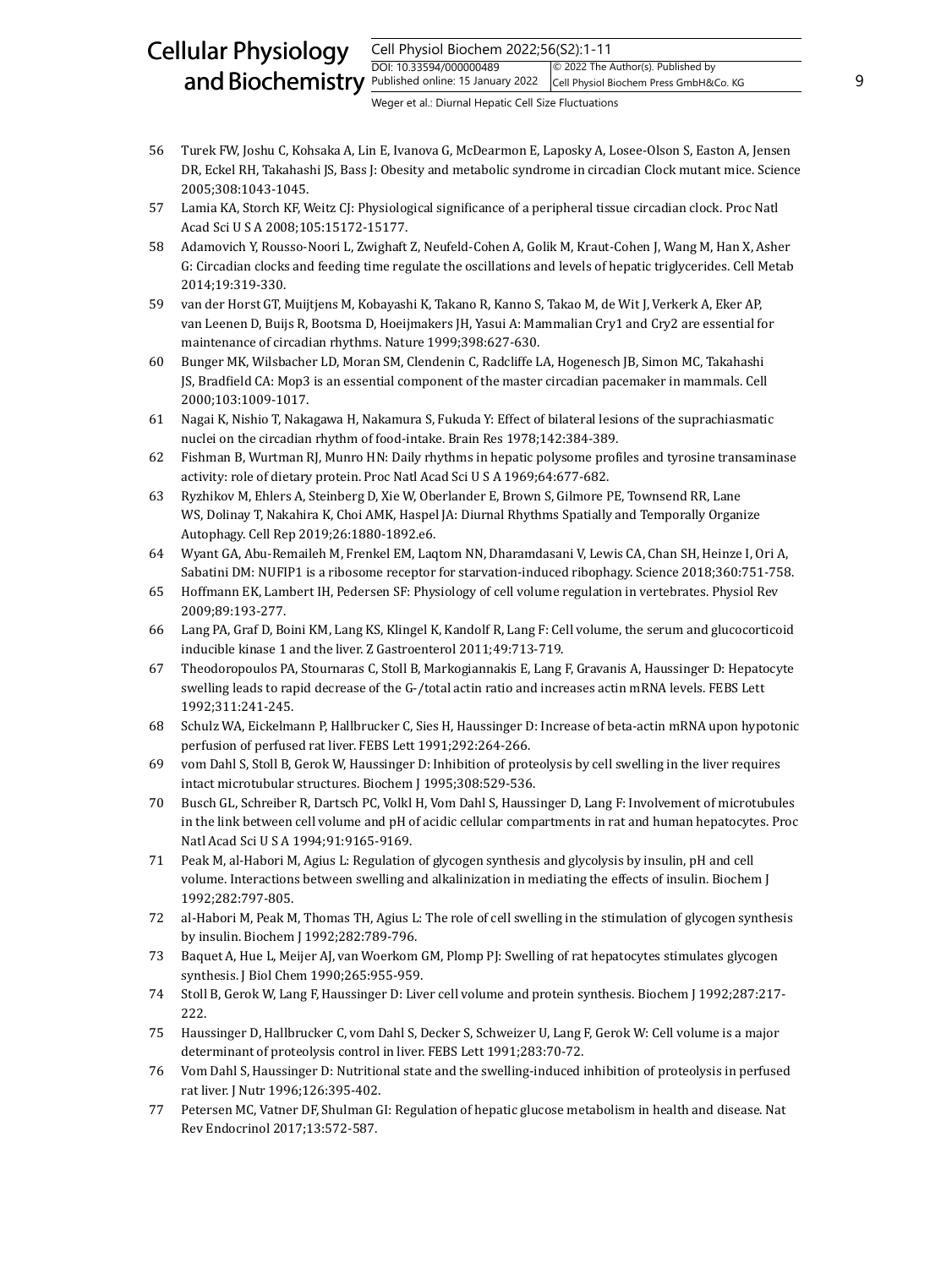#### Cell Physiol Biochem 2022;56(S2):1-11 DOI: 10.33594/000000489 and Biochemistry  $\frac{Published online: 15 January 2022}{Cell Physiol Biochem Press GmbH & Co. KG}$ 10 Cellular Physiology © 2022 The Author(s). Published by Cell Physiol Biochem Press GmbH&Co. KG

- 78 Michael MD, Kulkarni RN, Postic C, Previs SF, Shulman GI, Magnuson MA, Kahn CR: Loss of insulin signaling in hepatocytes leads to severe insulin resistance and progressive hepatic dysfunction. Mol Cell 2000;6:87- 97.
- 79 Kucejova B, Duarte J, Satapati S, Fu X, Ilkayeva O, Newgard CB, Brugarolas J, Burgess SC: Hepatic mTORC1 Opposes Impaired Insulin Action to Control Mitochondrial Metabolism in Obesity. Cell Rep 2016;16:508- 519.
- 80 Pulimeno P, Mannic T, Sage D, Giovannoni L, Salmon P, Lemeille S, Giry-Laterriere M, Unser M, Bosco D, Bauer C, Morf J, Halban P, Philippe J, Dibner C: Autonomous and self-sustained circadian oscillators displayed in human islet cells. Diabetologia 2013;56:497-507.
- 81 Petrenko V, Gandasi NR, Sage D, Tengholm A, Barg S, Dibner C: In pancreatic islets from type 2 diabetes patients, the dampened circadian oscillators lead to reduced insulin and glucagon exocytosis. Proc Natl Acad Sci U S A 2020;117:2484-2495.
- 82 Petrenko V, Saini C, Giovannoni L, Gobet C, Sage D, Unser M, Heddad Masson M, Gu G, Bosco D, Gachon F, Philippe J, Dibner C: Pancreatic alpha- and beta-cellular clocks have distinct molecular properties and impact on islet hormone secretion and gene expression. Genes Dev 2017;31:383-398.
- 83 Schliess F, von Dahl S, Haussinger D: Insulin resistance induced by loop diuretics and hyperosmolarity in perfused rat liver. Biol Chem 2001;382:1063-1069.
- 84 Hallbrucker C, vom Dahl S, Lang F, Gerok W, Haussinger D: Modification of liver cell volume by insulin and glucagon. Pflugers Arch 1991;418:519-521.
- 85 Vom Dahl S, Hallbrucker C, Lang F, Gerok W, Haussinger D: Regulation of liver cell volume and proteolysis by glucagon and insulin. Biochem J 1991;278:771-777.
- 86 la Fleur SE, Kalsbeek A, Wortel J, Fekkes ML, Buijs RM: A daily rhythm in glucose tolerance: a role for the suprachiasmatic nucleus. Diabetes 2001;50:1237-1243.
- 87 Rudic RD, McNamara P, Curtis AM, Boston RC, Panda S, Hogenesch JB, Fitzgerald GA: BMAL1 and CLOCK, two essential components of the circadian clock, are involved in glucose homeostasis. PLoS Biol 2004;2:e377.
- 88 Webster CR, Srinivasulu U, Ananthanarayanan M, Suchy FJ, Anwer MS: Protein kinase B/Akt mediates cAMP- and cell swelling-stimulated Na+/taurocholate cotransport and Ntcp translocation. J Biol Chem 2002;277:28578-28583.
- 89 Lan WZ, Wang PY, Hill CE: Modulation of hepatocellular swelling-activated K+ currents by phosphoinositide pathway-dependent protein kinase C. Am J Physiol Cell Physiol 2006;291:C93-103.
- 90 Mora A, Lipina C, Tronche F, Sutherland C, Alessi DR: Deficiency of PDK1 in liver results in glucose intolerance, impairment of insulin-regulated gene expression and liver failure. Biochem J 2005;385:639- 648.
- 91 Liu H, Yu J, Xia T, Xiao Y, Zhang Q, Liu B, Guo Y, Deng J, Deng Y, Chen S, Naray-Fejes-Toth A, Fejes-Toth G, Guo F: Hepatic serum- and glucocorticoid-regulated protein kinase 1 (SGK1) regulates insulin sensitivity in mice via extracellular-signal-regulated kinase 1/2 (ERK1/2). Biochem J 2014;464:281-289.
- 92 Schliess F, Haussinger D: Call volume and insulin signaling. Int Rev Cytol 2003;225:187-228.
- 93 Schliess F, Richter L, vom Dahl S, Haussinger D: Cell hydration and mTOR-dependent signalling. Acta Physiol (Oxf) 2006;187:223-229.
- 94 Liu GY, Sabatini DM: mTOR at the nexus of nutrition, growth, ageing and disease. Nat Rev Mol Cell Biol 2020;21:183-203.
- 95 Hagiwara A, Cornu M, Cybulski N, Polak P, Betz C, Trapani F, Terracciano L, Heim MH, Ruegg MA, Hall MN: Hepatic mTORC2 activates glycolysis and lipogenesis through Akt, glucokinase, and SREBP1c. Cell Metab 2012;15:725-738.
- 96 Sengupta S, Peterson TR, Laplante M, Oh S, Sabatini DM: mTORC1 controls fasting-induced ketogenesis and its modulation by ageing. Nature 2010;468:1100-1104.
- 97 Cornu M, Oppliger W, Albert V, Robitaille AM, Trapani F, Quagliata L, Fuhrer T, Sauer U, Terracciano L, Hall MN: Hepatic mTORC1 controls locomotor activity, body temperature, and lipid metabolism through FGF21. Proc Natl Acad Sci U S A 2014;111:11592-11599.
- 98 Khapre RV, Kondratova AA, Patel S, Dubrovsky Y, Wrobel M, Antoch MP, Kondratov RV: BMAL1-dependent regulation of the mTOR signaling pathway delays aging. Aging (Albany NY) 2014;6:48-57.